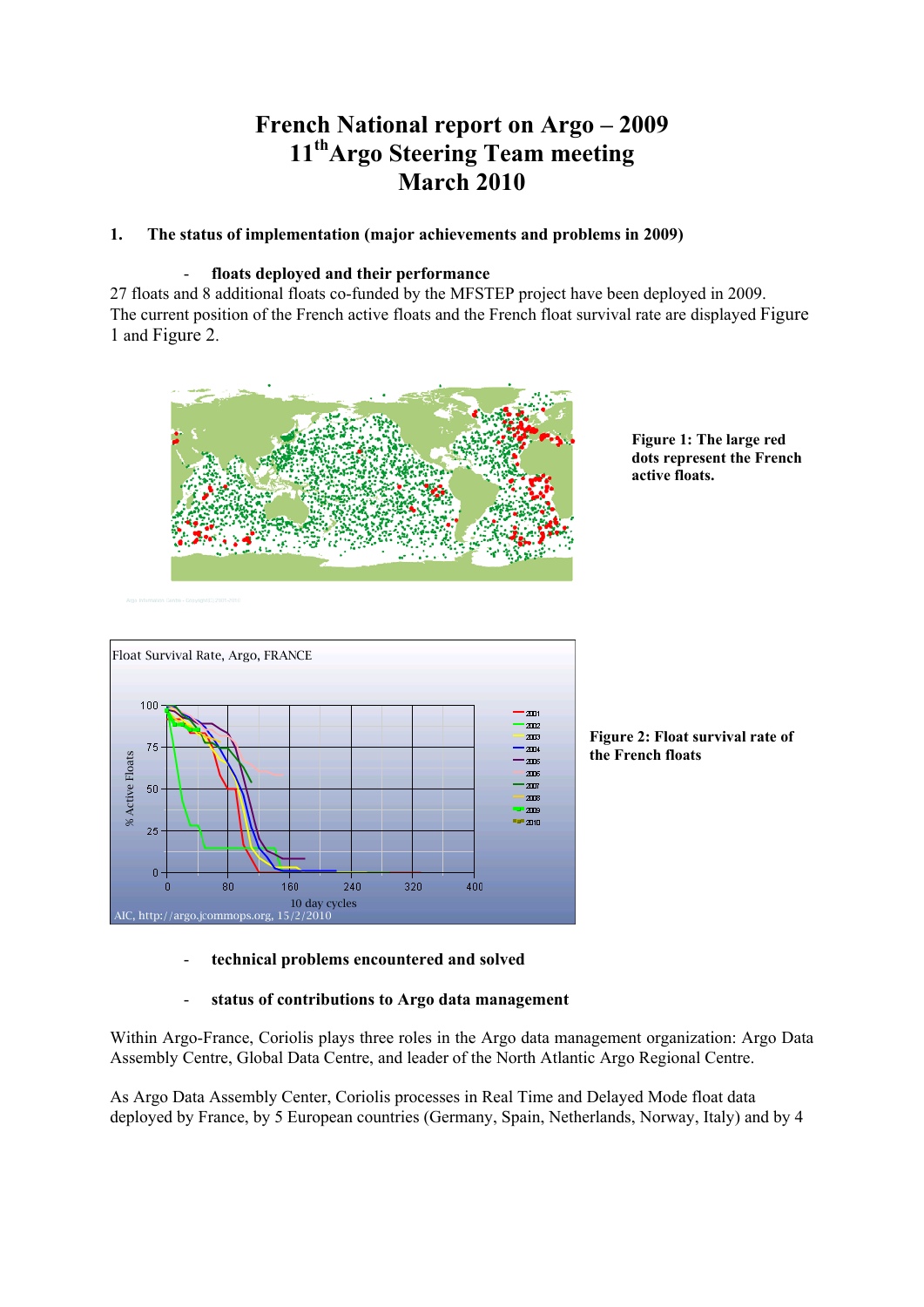non European countries (Chili, Costa Rica, Mexico, Russia). Coriolis data center processes data coming from 1066 floats (506 Provor, 479 Apex, 80 Nemo and 1 Metocean floats) including 340 active floats in February 2010 (135 Provor, 184 Apex and 21 Nemo floats). Data are processed and distributed according to Argo recommendations. Some floats are deployed as part of scientific projects. The detail can be found on the Coriolis web site: http://www.coriolis.eu.org/cdc/scientific\_projects.htm

Coriolis operates one of the GDAC in close collaboration of FNMOC/USA. Coriolis also coordinates the North-Atlantic ARC activities and in particular the float deployment in Atlantic.

## - **status of delayed mode quality control process**

As of today, about 50% of the French floats have been controlled in delayed mode and about 22% of the floats are waiting for DMQC.

Last year, a second delayed mode control has been done to the old GYROSCOPE floats to take into account recent knowledge of the DMQC process (pressure correction, OW method). The delayed mode data of those floats are better but this led to a delay in the DMQC of more recent floats.



## **2. Present level of and future prospects for national funding for Argo including a summary of the level of human resources devoted to Argo**

Since 2000, France has provided a significant contribution to the growing Argo array. 455 French floats and 68 floats co-funded by European Union have been deployed in different geographic areas. The deployments meet specific French requirements but they also contribute to the global array.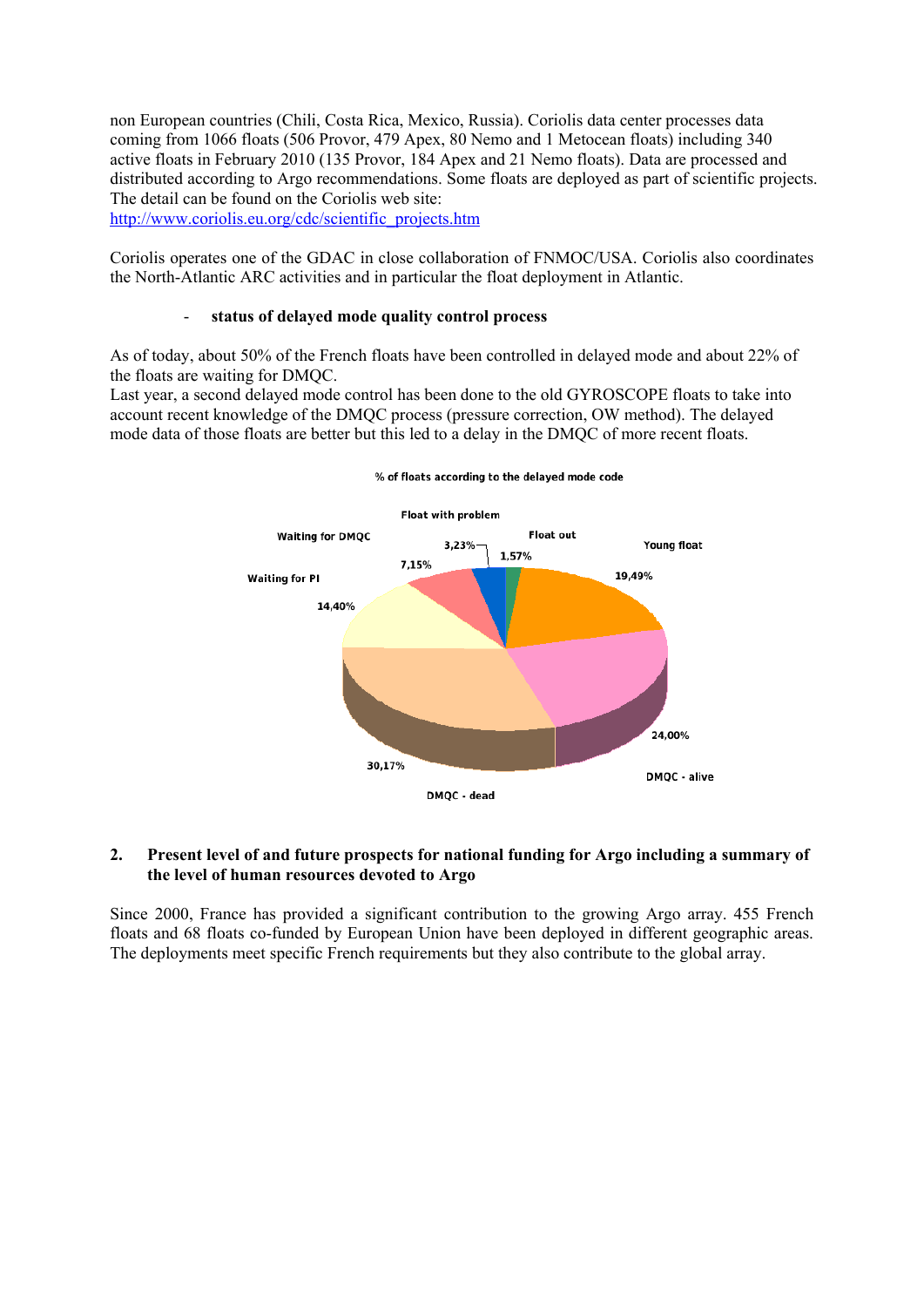| Year             | <b>Man/Year</b> | <b>French floats</b> | <b>Co-funded EU</b><br>floats | <b>Total</b> |
|------------------|-----------------|----------------------|-------------------------------|--------------|
|                  |                 |                      |                               |              |
| 2000             |                 | 11                   |                               | 11           |
| 2001             | $\overline{3}$  | 12                   |                               | 12           |
| 2002             | 6               | 7                    | $\overline{4}$                | 11           |
| 2003             | 9               | 34                   | 20                            | 54           |
| 2004             | 15              | 85                   | 18                            | 103          |
| 2005             | 15              | 89                   | 11                            | 100          |
| 2006             | 12              | 51                   | 14                            | 65           |
| 2007             | 12              | 36                   |                               | 36           |
| 2008             | 12              | 90                   |                               | 90           |
| 2009             | 12,6            | 35                   |                               | 35           |
| Total(2000-2009) |                 | 450                  | 63                            | 517          |
| 2010             | 12,6            | 95                   |                               |              |

**Tableau 1: (***Man/year* **column) Man power dedicated to Argo for coordination activities, float preparation, deployment and data management activities (GDAC,DAC, NAARC, DMQC) within Argo-France. (***French floats* **column) French floats contributing to Argo deployed by year. (***Co-funded EU floats* **column) EU floats are the additional floats co-funded by European Union within the Gyroscope, Mersea and MFSTEP projects. Estimated value is given for 2010.** 

The French Argo Project is funded by the ministry of Research and by local administrations (Britanny region, Finistère department, city of Brest) mostly through Ifremer but also through other french institutes involved in oceanography (CNES, IRD, INSU, Météo-France) and in a lesser proportion by the ministry of Defense through SHOM. Ifremer and SHOM plan to buy between about 50 and 15 floats respectively in 2009 and beyond. As part of the Euro-Argo preparatory phase, Ifremer (for the Argo-France project) works with its funding ministry (mainly research ministry) to agree on a longterm funding level and commitment. Together with its European partners, Ifremer also works with the European commission to set up a long term EC funding to Argo.

In parallel to the Euro-Argo initiatives and to sustain the commitments of France in Argo, a proposal has been submitted to the French agencies to identify Argo-France project as a research observatory. When obtained, the agreement is valid for 10 years.

Overall the level of support, additional to float purchase, is as indicated in Tableau 1 (man power for coordination activities, float preparation, deployment and data management activities).

## **3. Summary of deployment plans (level of commitment, areas of float deployment) and other commitments to Argo (data management) for the upcoming year and beyond where possible.**

According to the current deployment plan, 95 floats will be deployed in 2010. Deployements plans of 35 floats are already known and shown Figure 3.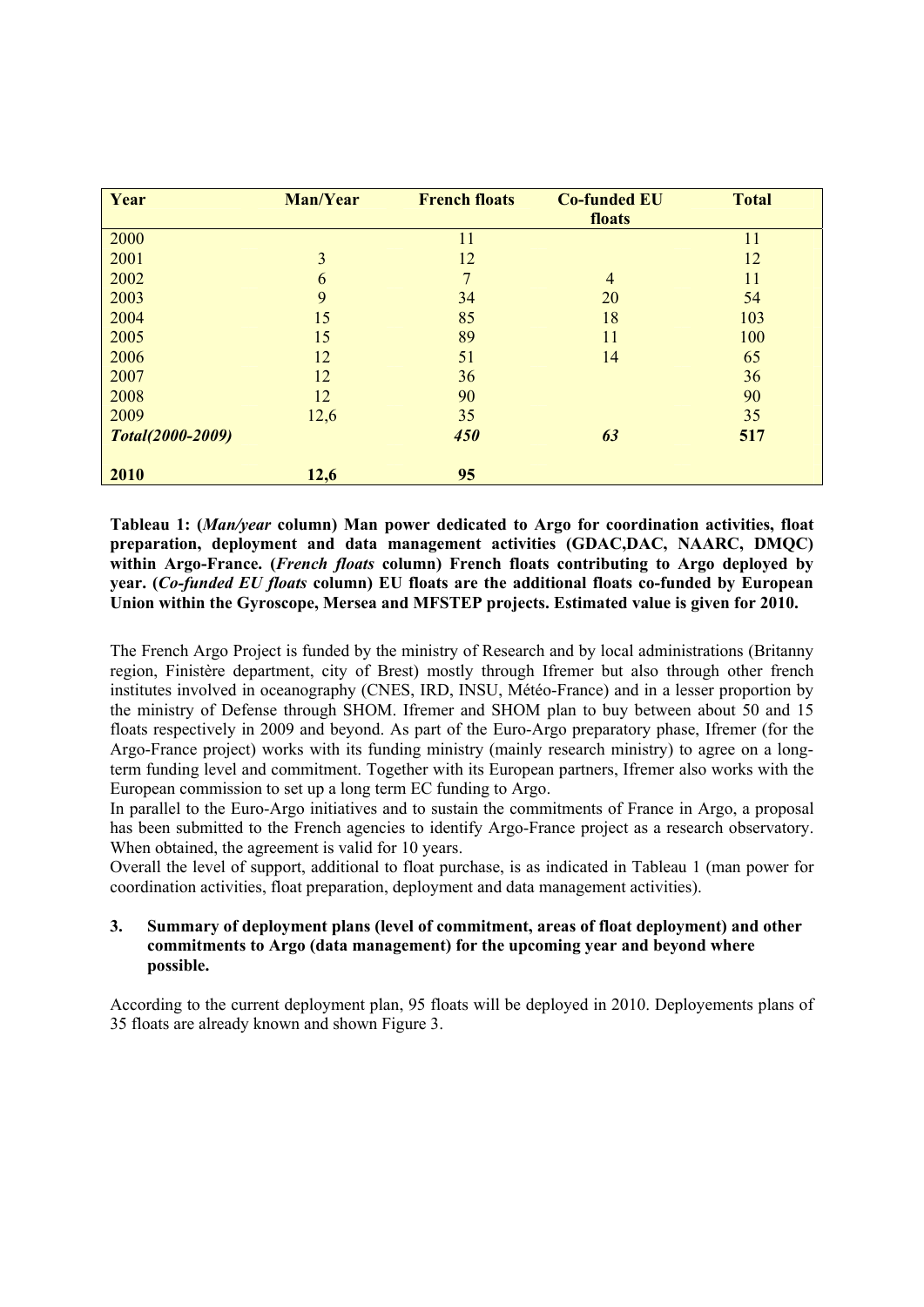

**Figure 3: Deployment plan. The orange stars represent the French deployment plan for 2010.** 

Coriolis will continue to run the Coriolis Dac and the European GDAC as well as coordinating the North Atlantic Arc activities. Within the Euro-Argo project development will be carried out to improve anomalies detection at GDAC both in RT and DM, to monitor in real time the behaviour of the European fleet and to improve data consistency check within NA-ARC.

France also contributes to the funding of the AIC.

# **4. Summary of national research and operational uses of Argo data as well as contributions to Argo Regional Centers**

A key aspect of the French Argo program is to develop the capabilities to fully exploit Argo data for operational forecasting as well as research applications. Therefore Coriolis has developed together with MERCATOR (The French operational oceanography forecast centre) a strong connection with the French research community via the Mercator-Coriolis Mission Group (GMMC). It consists of about one hundred researchers (with some turnover each year) following a scientific announcement of opportunities and call for tender. Its task is to support the Mercator and Coriolis scientific activities and to participate in product validation. As part of the scientific announcement of opportunities mentioned previously (GMMC), PIs can be selected to deploy floats within their scientific experiments. The list of experiments during which floats were deployed are available through the Coriolis web site (http://www.coriolis.eu.org/cdc/scientific\_projects.htm). Additional projects including Argo data in their analysis are also funded by other institutes (CNES, IFREMER, INSU, SHOM, Météo-France).

Operational ocean forecasting. All Argo data (alongside with other in-situ and remotely sensed ocean data) are routinely assimilated into the MERCATOR operational ocean forecasting system run by the MERCATOR-Ocean structure. Assessments have clearly demonstrated the positive impact of Argo data on ocean analyses and predictions.

Ocean science. Argo data are being used by many researchers in France to improve the understanding of ocean properties (e.g. circulation, heat storage and budget, and mixing), climate monitoring and on how they are applied in ocean models (e.g. improved salinity assimilation, …). List of scientific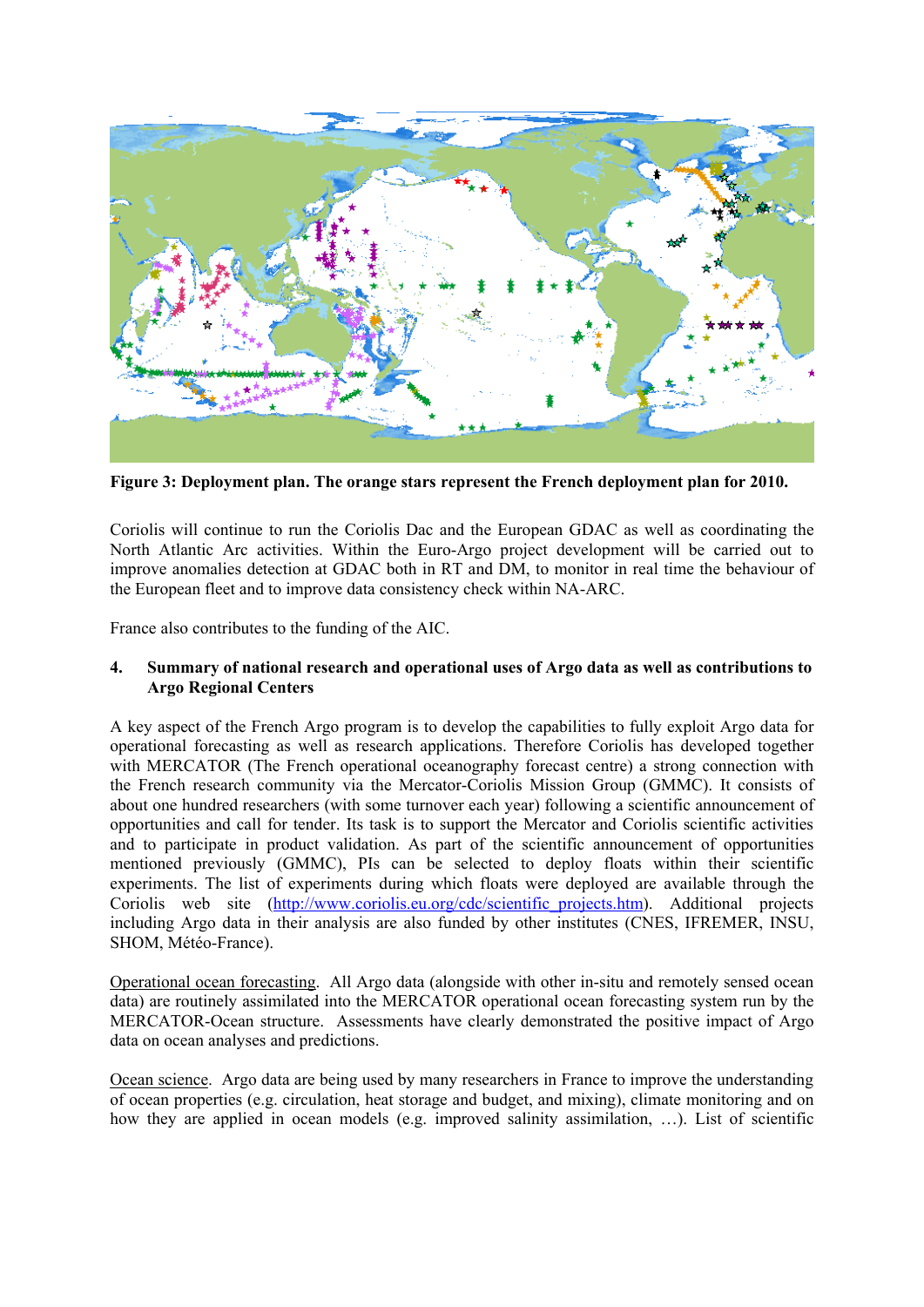publications is available trough the Argo web site (http://www-argo.ucsd.edu/FrBibliography.html) The French Argo Users' Group provides a forum for engagement between these scientists and the French Argo program.

Argo France coordinates the North-Atlantic Argo Regional Center. Besides coordinating deployment in the North-Atlantic, Argo France is working on method to improve data consistency check in the North-Atlantic and to detect TNPD Apex floats with large negative pressure sensor drift.

**5. Issues that your country wishes to be considered and resolved by the Argo Steering Team regarding the international operation of Argo. These might include tasks performed by the AIC, the coordination of activities at an international level and the performance of the Argo data system. If you have specific comments, please include them in your national report** 

Ten years after the beginning of the Argo program, information concerning the functioning of some floats is already lost. The value of the Argo data is increasing with years and in 20 years from now, Argo data will be even more valuable than today. We have to ensure that our current knowledge is saved to avoid problems such as those concerning XBT and their fall rate for instance.

Argo data are supposed to be used for the monitoring of climate change signal. Climate change is a very sensible topic. Can we guarantee that the current DM Argo data can be used for climate change studies? Do we provide enough information relative to those data? Can a user outside the Argo community find all necessary information to use the data as he should do?

The Argo format has been designed according to the nominal float cycle. New capabilities are now available and the range of possibility is growing very fast:

- lacktriangle New sensors
- ! Measurements on different vertical axis for a given platform
- Near surface data
- **·** Iridium transmission
- ! Two way communications that allow changes in the float mission
- $\blacksquare$  Etc.

The Argo format has not been designed to manage all those configurations. In addition, one might expect that in the future even new data or configurations will show up. Can we keep adding new data or keep fitting new configuration in the existing Argo format? I have no clear answer to this question.

**6. To continue improving the number of CTD cruise data being added to the reference database by Argo PIs, it is requested that you include the number and location of CTD cruise data uploaded by PIs within your country to the CCHDO website in the past year. These cruises could be used for Argo calibration purposes only or could be cruises that are open to the public as well** 

Since 2000, data from 4 French cruises have been uploaded to the CCHDO website.

| Line               | Cruise name         | <b>Ship</b>     | Cruises dates yyyy/mm/dd |            | <b>Chief</b> | Country    |
|--------------------|---------------------|-----------------|--------------------------|------------|--------------|------------|
|                    |                     |                 | <b>From</b>              | tο         | scientist    |            |
| AR15               | <b>EQUALANT</b>     | <b>THALASSA</b> | 2000/07/24               | 2000/08/21 | <b>Y</b> ves | <b>FRA</b> |
|                    |                     |                 |                          |            | Gouriou      |            |
| IR <sub>06</sub> E |                     | <b>MARION</b>   | 2000/09/09               | 2000/10/03 | Michèle      | <b>FRA</b> |
|                    |                     | <b>DUFRESNE</b> |                          |            | Fieux        |            |
| A025               | OVIDE <sub>02</sub> | <b>THALASSA</b> | 2002/06/11               | 2002/07/11 | Herlé        | <b>FRA</b> |
|                    |                     |                 |                          |            | Mercier      |            |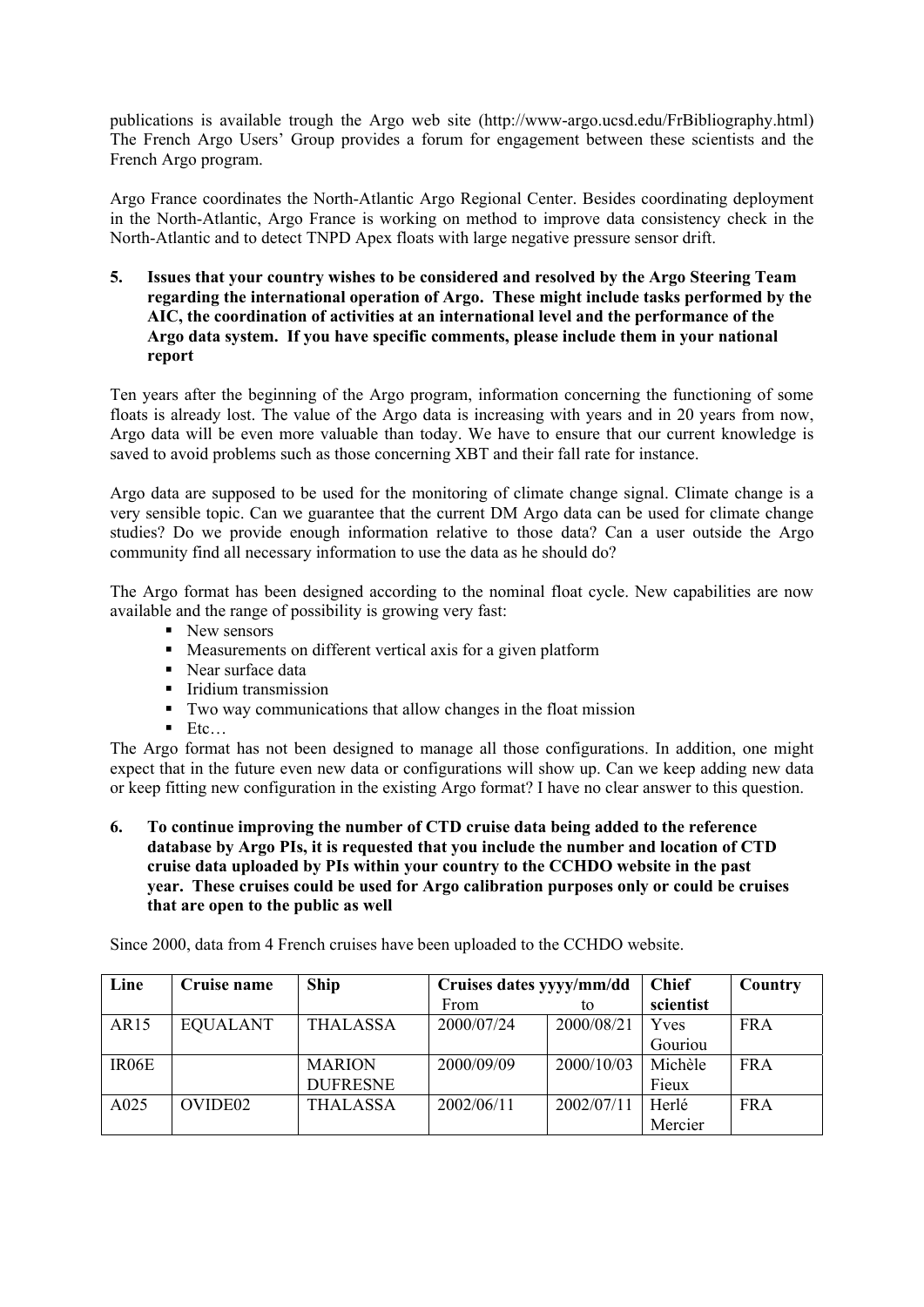| A025 | <b>OVIDE04</b> | ASSA<br>`HAL <i>E</i> | 2004/06/05 | 2004/07/06 | T1<br>hierry | <b>FRA</b> |
|------|----------------|-----------------------|------------|------------|--------------|------------|
|      |                |                       |            |            | Huck         |            |

## **7. List of publications in which a french scientist is involved.**

#### *Peer reveiewed publications*

- Balmaseda, M., Anderson, D., Vidard, A. Impact of Argo on analyses of the global ocean (2007) Geophysical Research Letters, 34 (16), art. no. L16605
- Barré, N., Provost, C., Sennechael, N., Lee, J.H. Circulation in the Ona Basin, southern Drake passage (2008) Journal of Geophysical Research C: Oceans, 113 (4), art. no. C04033.
- Bosc, C., T. Delcroix, and C. Maes, 2009: Barrier layer variability in the western Pacific warm pool from 2000 to 2007. *Journal of Geophysical Research-Oceans*, **114,** 14
- Bouruet-Aubertot, P., H. Mercier and F. Gaillard, 2005: Evidence of strong inertia-gravity wave activity during POMME experiment. J. Geophys. Res., 110 (C7): Art. No. C07S06.
- Boutin, J. and L. Merlivat, 2009: New in situ estimates of carbon biological production rates in the Southern Ocean from CARIOCA drifter measurements. *Geophysical Research Letters*, **36,** 6.
- Caniaux, G, Giordani, H., Prieur, L., Hernandez, F., 2001: Observations of an Intense Anticyclonic Warm Eddy in the Newfoundland Basin. Geophysical Research Letters, 28, 2649-2652.
- Cazenave A., K. Dominh, S. Guinehut, E. Berthier, W. Llovel, G. Ramillien, M. Ablain and G. Larnicol, 2008: Sea level budget over 2003-2008: A reevaluation from GRACE space gravimetry, satellite altimetry and Argo, Glob. Planet. Change, doi:10.1016/j.gloplacha.2008.10.004.
- Claustre, H., Bishop, J., Boss, E., Stewart, B., Berthon, J.-F., Coatanoan, C., Johnson, K., Lotiker, A., Ulloa, O., Perry, M.-J., Dortenzio, F., Hembise Fanton D'Andon, O. & J. Uitz (2010). "Biooptical profiling floats as new observational tools for biogeochemical and ecosystem studies", in Proceedings of the "OceanObs'09: Sustained Ocean Observations and Information for Society" Conference (Vol. 2), Venice, Italy, 21-25 September 2009, Hall, J., Harrison D.E. and Stammer, D., Eds., ESA Publication WPP-306, in press.
- Cummings, J., L. Bertino, P. Brasseur, I., Fukumori, M. Kamachi, M. Martin, K. Mogensen, P. Oke, C. E. Testut, J. Verron and A. T. Weaver, 2009: Ocean data assimilation systems for GODAE. Oceanography, 22, 96-109.
- Daget, N., A. T. Weaver and M. A. Balmaseda, 2009: Ensemble estimation of background-error variances in a three-dimensional variational data assimilation system for the global ocean. Q. J. R. Meteorol Soc., 135, 1071-1094, DOI: 10.1002/qj.412.
- De Boyer Montégut, C., Madec, G., Fischer, A.S., Lazar, A., Iudicone, D.: Mixed layer depth over the global ocean: An examination of profile data and a profile-based climatology, Journal of Geophysical Research C: Oceans 109 (12), pp. 1-20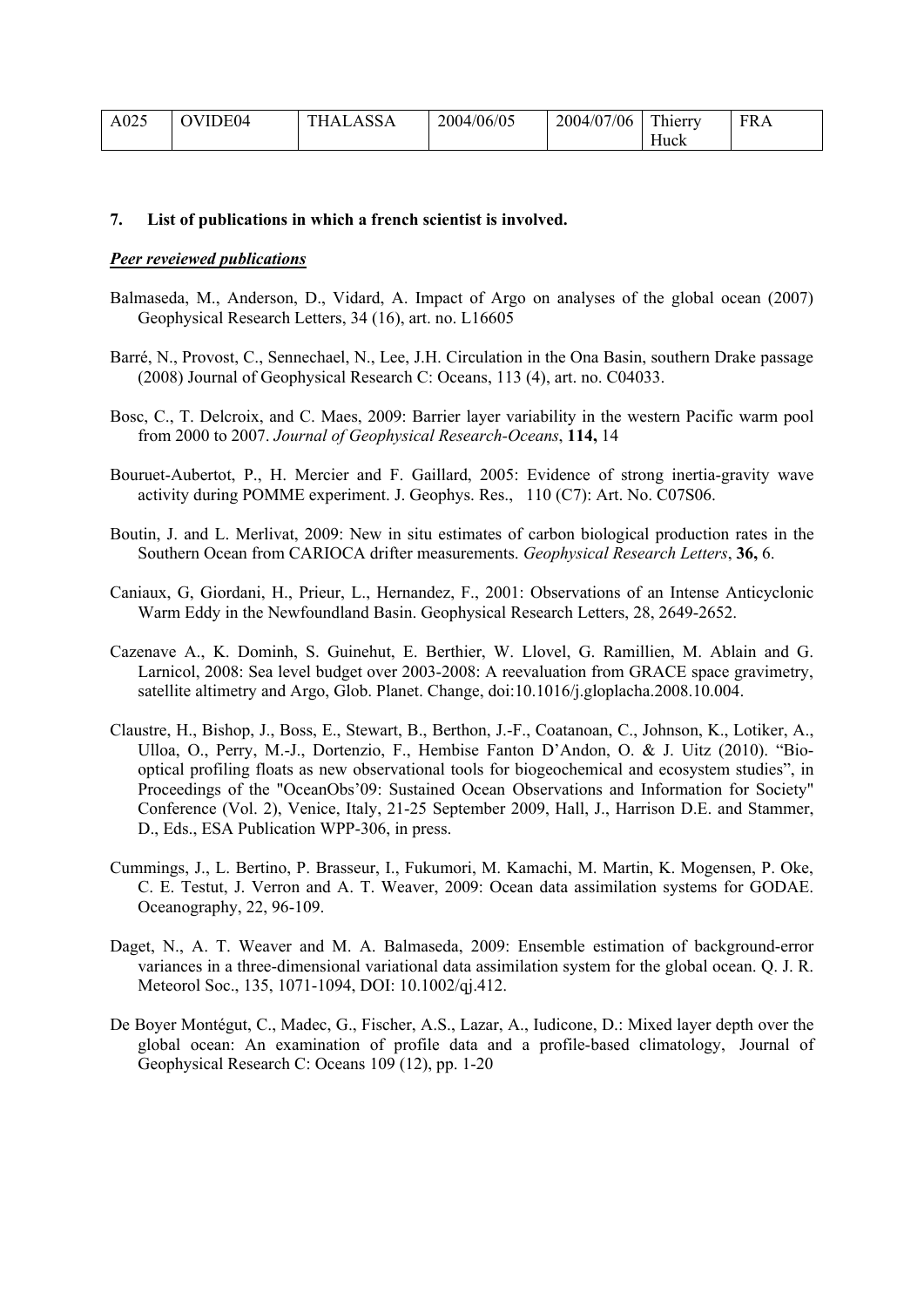- de Boyer Montégut, C., Mignot, J., Lazar, A., Cravatte, S. Control of salinity on the mixed layer depth in the world ocean: 1. General description (2007) Journal of Geophysical Research C: Oceans, 112 (6), art. no. C06011
- De Boyer Montégut, C., J. Vialard, S.S.C. Shenoi, D. Shankar, F. Durand, C. Ethé and G. Madec, 2007, Simulated seasonal and interannual variability of mixed layer heat budget in the northern Indian Ocean, Journal of Climate, 20, 3249-3268.
- Dombrowsky, E., L. Bertino, G. B. Brassington, E. P. Chassignet, F. Davidson, H. E. Hurlburt, M. Kamachi, T. Lee, M. J. Martin, S. Mei, and M. Tonani, 2009: GODAE Systems in Operation. *Oceanography*, **22,** 80-95.

Durand, F., Reverdin, G. A statistical method for correcting salinity observations from autonomous profiling floats: An ARGO perspective (2005) Journal of Atmospheric and Oceanic Technology, 22 (3), pp. 292-301.

- Foltz, G. R., J. Vialard, Praveen Kumar B. and M. J. McPhaden, 2009 : Seasonal mixed layer heat balance of the southwestern tropical Indian Ocean, J. Clim., in press.
- Forget, G., H. Mercier, B. Ferron, 2008: Combining Argo Profiles with a general circulation model in the North Atlantic. Part 1: Realistic transports and improved hydrography, between spring 2002 and spring 2003. Ocean Modelling, 20 (1), 17-34.
- Forget, G., H. Mercier, B. Ferron, 2008: Combining Argo Profiles with a general circulation model in the North Atlantic. Part 2: Estimation of hydrographic and circulation anomalies from synthetic profiles, over a year. Ocean Modelling, 20 (1), 1-16.
- Freeland H. J., Dean Roemmich, Silvia L. Garzoli, Pierre-Yves Le Traon, Muthalagu Ravichandran, Stephen Riser, Virginie Thierry, Susan Wijffels, Mathieu Belbéoch, John Gould, Fiona Grant, Mark Ignazewski, Brian King , Birgit Klein, Kjell Arne Mork, Breck Owens, Sylvie Pouliquen, Andreas Sterl, Toshio Suga, Moon-Sik Suk, Philip Sutton, Ariel Troisi, Pedro Joaquin Vélez-Belchi, and Jianping Xu,  $2009$ . Argo – A decade of progress. Community white paper for the Ocean Obs 2009 conference. Venice.
- Gaillard, F., H. Mercier and C. Kermabon, 2005: A synthesis of POMME physical data set: one year monitoring of the upper layer. J. Geophys. Res., 110, C07S07, doi:10.1029/2004JC002764 .
- Gaillard, F., E. Autret, V. Thierry, P. Galaup, C. Coatanoan, and T. Loubrieu, 2009: Quality Control of Large Argo Datasets. *Journal of Atmospheric and Oceanic Technology*, **26,** 337-351.
- Gourdeau, L., Kessler, W.S., Davis, R.E., Sherman, J., Maes, C., Kestenare, E. Zonal jets entering the coral sea (2008) Journal of Physical Oceanography, 38 (3), pp. 715-725.
- Griffa, A., Molcard, A., Raicich, F., Rupolo, V. Assessment of the impact of TS assimilation from ARGO floats in the Mediterranean Sea (2006) Ocean Science, 2 (2), pp. 237-248.
- Guinehut, S., G. Larnicol, and P.-Y. Le Traon, 2002: Design of an array of profiling floats in the North Atlantic from model simulations, J. Mar. Sys., 35, 1-9.
- Guinehut, S., P.-Y. Le Traon, G. Larnicol and S. Philipps, 2004: Combining Argo and remote-sensing data to estimate the ocean three-dimensional temperature fields- A first approach based on simulated observations, J. Mar. Sys., 46 (1-4), 85-98.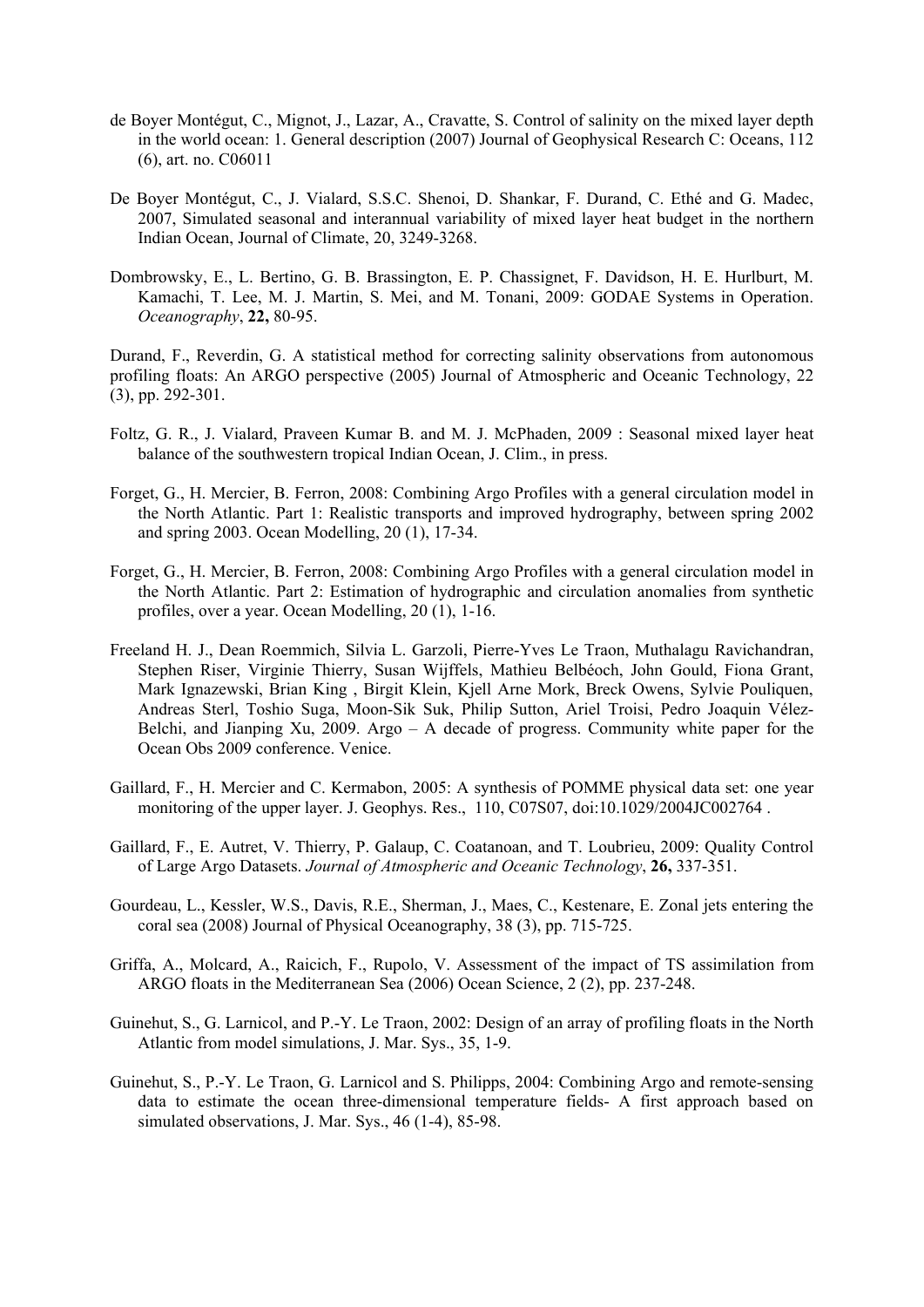- Guinehut, S., P.-Y. Le Traon and G. Larnicol, 2006 : What can we learn from Global Altimetry/Hydrography comparisons ?, Geophys. Res. Lett, 33, L10604, doi:10.1029/2005GL025551.
- Guinehut, S., C. Coatanoan, A.-L. Dhomps, P.-Y. Le Traon and G. Larnicol, 2009: On the use of satellite altimeter data in Argo quality control, J. Atmos. Oceanic. Technol, Vol. 26, No. 2, pp 395-402.

Hénocq C., J. Boutin, F. Petitcolin, !g ; Reverdin, S. Arnault and P. Lattès, 2010: Vertical variability of near-surface salinity in the Tropics: consequences for L-Band Radimeter calibration and validation. J. Atmos. Oceanic. Technol, Vol. 27, No. 1, pp 192-209, doi:10.1175/2009JTECHO670.1.

- Lankhorst, M., D. Fratantoni, M. Ollitrault, P. Richardson, U. Send, and W. Zenk, 2009: The middepth circulation of the northwestern tropical Atlantic observed by floats. *Deep-Sea Research Part I-Oceanographic Research Papers*, **56,** 1615-1632.
- Le Traon, P. Y., G. Larnicol, S. Guinehut, S. Pouliquen, A. Bentamy, D. Roemmich, C. Donlon, H. Roquet, G. Jacobs, D. Griffin, F. Bonjean, N. Hoepffner, and L. A. Breivik, 2009: DATA ASSEMBLY AND PROCESSING FOR Operational Oceanography 10 YEARS OF ACHIEVEMENTS. *Oceanography*, **22,** 56-69.
- Maes, C. 2008: On the ocean salinity stratification observed at the eastern edge of the equatorial Pacific warm pool. Journal of Geophysical Research, 113, C03027, doi: 10.1029/2007JC004297.
- Maes, C., L. Gourdeau, X. Couvelard, and A. Ganachaud, 2007: What are the origins of the Antarctic Intermediate Waters transported by the North Caledonian Jet? Geophys. Res. Lett., 34, L21608, doi:10.1029/2007GL031546.
- Maes, C., K. Ando, T. Delcroix, W. S. Kessler, M. J. McPhaden, and D. Roemmich (2006), Observed correlation of surface salinity, temperature and barrier layer at the eastern edge of the western Pacific warm pool, Geophys. Res. Lett., 33, L06601, doi:10.1029/2005GL024772
- Marchand, P., Servain, J. NOR-50: Fast research vessel for operational oceanography: Implementing PIRATA  $\&$  argo programs in the tropical  $\&$  South Atlantic in a practical, economic way (2002) Sea Technology, 43 (6), pp. 49-54.
- McPhaden, M., J., G. R. Foltz, V. S. N. Murty, M. Ravichandran, G. A. Vecchi, J. Vialard, J. D.. Wiggert and L. Tu, 2009: Ocean-Atmosphere Interactions During Cyclone Nargis, Eos Trans. AGU, 90, 53-54.
- Mignot, J., de Boyer Montégut, C., Lazar, A., Cravatte, S. Control of salinity on the mixed layer depth in the world ocean: 2. Tropical areas (2007) Journal of Geophysical Research C: Oceans, 112 (10), art. no. C10010
- Núñez-Riboni, Ismael, Olaf Boebel, Michel Ollitrault, Yuzhu You, Philip L. Richardson and Russ Davis, 2005: Lagrangian circulation of Antarctic Intermediate Water in the subtropical South Atlantic. Deep-Sea Research II, 52/3-4 545-564.
- Oke, P. R., M. A. Balmaseda, M. Benkiran, J. A. Cummings, E. Dombrowsky, Y. Fujii, S. Guinehut, G. Larnicol, P. Y. Le Traon, and M. J. Martin, 2009: OBSERVING SYSTEM EVALUATIONS USING GODAE SYSTEMS. *Oceanography*, **22,** 144-153.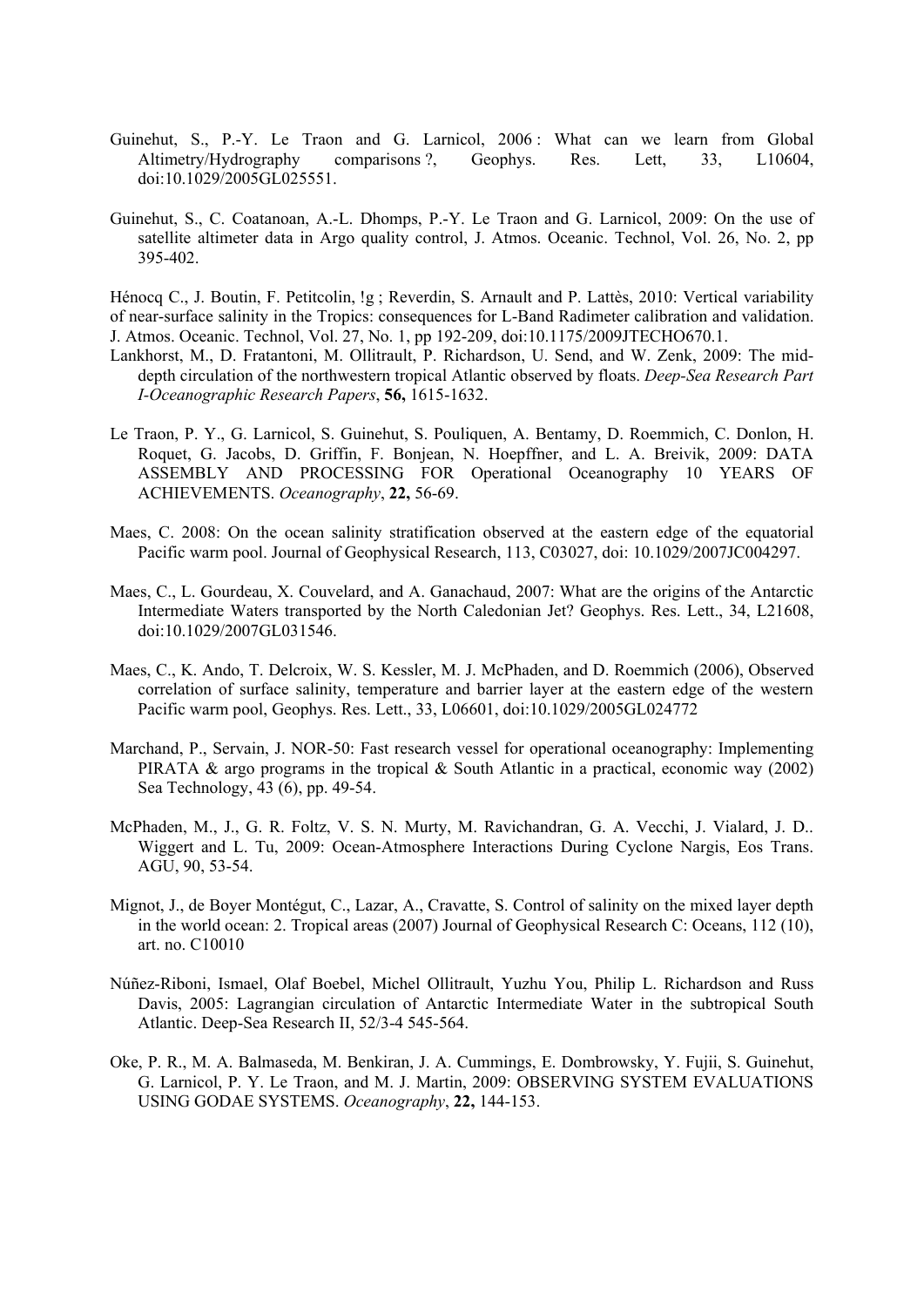Ollitrault, M. M. Lankhorst, D. Fratantoni, P. Richardson, and W. Zenk, 2006: Zonal intermediate currents in the equatorial Atlantic Ocean. Geophysical Research Letters. 33(5), L05605, 000236269100007

Poulain, P.-M., Barbanti, R., Font, J., Cruzado, A., Millot, C., Gertman, I., Griffa, A., Molcard, A., Rupolo, V., Le Bras, S., De La Villeon, L.P. MedArgo: A drifting profiler program in the Mediterranean Sea (2007) Ocean Science, 3 (3), pp. 379-395

- Reverdin, G. P. Blouch, J. Boutin, et al, 2007: Surface salinity measurements COSMOS 2005 experiment in the Bay of Biscay. Journal of Atmospheric and Oceanic Technology 24 (9): 1643- 1654.
- Roemmich, D., Boebel, O., Desaubies, Y., Freeland, H., King, B., Le Traon, P.-Y., Molinari, R.L., Owens, W.B., Riser, S., Send, U., Takeuchi, K., Wijffels, S., 2001: Argo - The global Array of profiling floats. pp248-258 In. Observing the Oceans in the 21st Century. Eds Chester J Koblinsky and Neville R. Smith. GODAE Project Office, Bureau of Meteorology, Melbourne, Australia. ISBN 0642 70618 2.
- Roemmich, D., Riser, S., Davis, R., Desaubies, Y. Autonomous profiling floats: Workhorse for broadscale ocean observations (2004) Marine Technology Society Journal, 38 (2), pp. 21-29.
- Roemmich, M. Belbeoch, P.J.V. Belchi, H. Freeland, W.J. Gould, F. Grant, M. Ignaszewski, B. King, B. Klein, K.A. Mork, W.B. Owens, S. Pouliquen, M. Ravichandran, S. Riser, A. Sterl, T. Suga, M.-S. Suk, P. Sutton, V. Thierry, P.-Y. LeTraon, S. Wijffels, J. Xu, 2009: Argo: the challenge of continuing 10 years of progress. Oceanography Magazine, vol 22, 3, 46-55.
- Sallée, J.B. ; Wienders, N. ; Morrow, R. and Speer, K. Formation of Subantarctic mode water in the Southeastern Indian Ocean, Ocean Dynamics, 2006 , 56 , 525-542
- Sallée, J.B; Morrow, R.; Speer, K. Eddy heat diffusion and Subantarctic Mode Water formation, Geophys. Res. Lett., 2008, 35, L05607, doi:10.1029/2007GL032827
- Sallée, J.B., K. Speer, and R. Morrow, 2008: Response of the Antarctic Circumpolar Current to Atmospheric Variability. Journal of Climate, 21 (12), 3020-3039.
- Schroeder, K., V. Taillandier, A. Vetrano, and G.P. Gasparini, 2008: The circulation of the western Mediterranean Sea in spring 2005 as inferred from observations and from model outputs. Deep-Sea Research Part I, 55 (8), 947-965.
- Skachko, S., Brankart, J.-M., Castruccio, F., Brasseur, P., Verron, J. Improved turbulent air-sea flux bulk parameters for controlling the response of the ocean mixed layer: A sequential data assimilation approach (2009) Journal of Atmospheric and Oceanic Technology, 26 (3), pp. 538- 555
- Taillandier, V., Griffa, A., Poulain, P.-M., Béranger, K. Assimilation of Argo float positions in the north western Mediterranean Sea and impact on ocean circulation simulations (2006) Geophysical Research Letters, 33 (11), art. no. L11604
- Taillandier V, Griffa A, Poulain PM, Béranger K., Assimilation of Argo float positions in a Mediterranean circulation model, Geophys. Res. Let. 3, L11604, doi:10.1029/2005GL025552.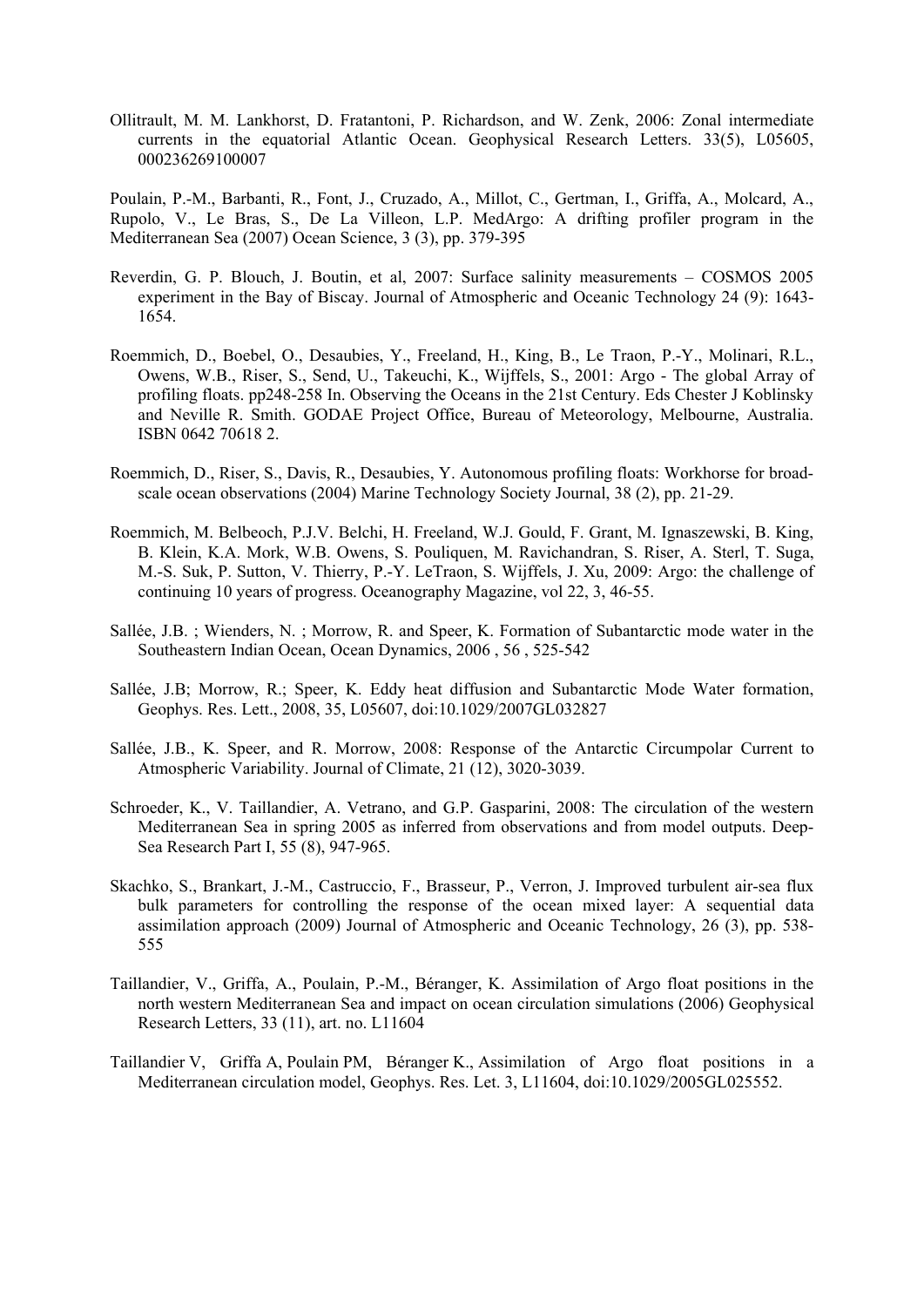- Taillandier V, Griffa A. Implementation of position assimilation for ARGO floats in a realistic Mediterranean Sea OPA model and twin experiment testing, Ocean Sciences 2(2), 223- 236.
- Taillandier V, Dobricic S., Testor P, Pinardi N, Griffa A, Mortier L, Gasparini GP. Integration of ARGO trajectories in the Mediterranean Forecasting System and impact on the regional analysis of the Western Mediterranean circulation. Journal of Geophysical Research, in press.
- Taillandier, V., A. Griffa, A. Molcard, 2006: A variational approach for the reconstruction of regional scale Eulerian velocity fields from Lagrangian data. OCEAN MODELLING, 13(1), 1-24
- Thierry, V., E. de Boisséson and H. Mercier, 2008: Interannual variability of the Subpolar Mode Water properties over the Reykjanes Ridge during 1990-2006. Journal of Geophysical Research, 113, C04016, doi:10.1029/2007JC004443.
- Treguier, A.M., Hogg, N.G., Maltrud, M., Speer, K., Thierry, V., 2003. The Origin of Deep Zonal Flows in the Brazil Basin. Journal of Physical Oceanography, 33, 580-599.
- Vage, K., R. S. Pickart, V. Thierry, G. Reverdin, C. M. Lee, B. Petrie, T. A. Agnew, A. Wong, and M. H. Ribergaard, 2009: Surprising return of deep convection to the subpolar North Atlantic Ocean in winter 2007-2008. *Nature Geoscience*, **2,** 67-72.
- Vialard, J., J-P. Duvel, M. McPhaden, P. Bouruet-Aubertot, B. Ward, E. Key, D. Bourras, R. Weller, P. Minnett, A. Weill, C. Cassou, L. Eymard, T. Fristedt, C. Basdevant, Y. Dandoneau, O. Duteil, T. Izumo, C. de Boyer Montégut, S. Masson, F. Marsac, C. Menkes, S. Kennan, 2009, Cirene: Air Sea Interactions in the Seychelles-Chagos thermocline ridge region, Bull. Am. Met. Soc., 90, 45- 61.
- Vialard, J., G. Foltz, M. McPhaden , J-P. Duvel and C. de Boyer Montégut, 2008, Strong Indian Ocean sea surface temperature signals associated with the Madden-Julian Oscillation in late 2007 and early 2008, Geophys. Res. Lett.,35, L19608, doi:10.1029/2008GL035238.
- Von Schuckmann, K., F. Gaillard, and P. Y. Le Traon, 2009: Global hydrographic variability patterns during 2003-2008. *Journal of Geophysical Research-Oceans*, **114,** 17.
- Wiggert, J.D., J. Vialard, and M.J. Behrenfeld, 2009: Basin-wide modification of dynamical and biogeochemical processes by the Indian Ocean Dipole. In: Indian Ocean Biogeochemical Processes and Ecological Variability, J.D.Wiggert, R.R. Hood, S.W.A. Naqvi, S.L. Smith, and K.H. Brink (ed.), American Geophysical Union, Washington, D. C, in press.

## *Other publications*

- Autret, E. and F. Gaillard, 2006 : Use of the analysis system for monitoring the ARGO sensors drifts. Coriolis newsletter , 2.
- Autret, E., F. Gaillard, 2004 : Les analyses Coriolis et le suivi climatologique : mise en œuvre sur l'Atlantique Nord. La lettre Mercator, 11.
- Benkiran, M. and S. Guinehut, 2006: Impact of the assimilation of Argo data in the Atlantic Mercator Operational Ocean Forecasting System, Coriolis Newsletter, 2, 12-14.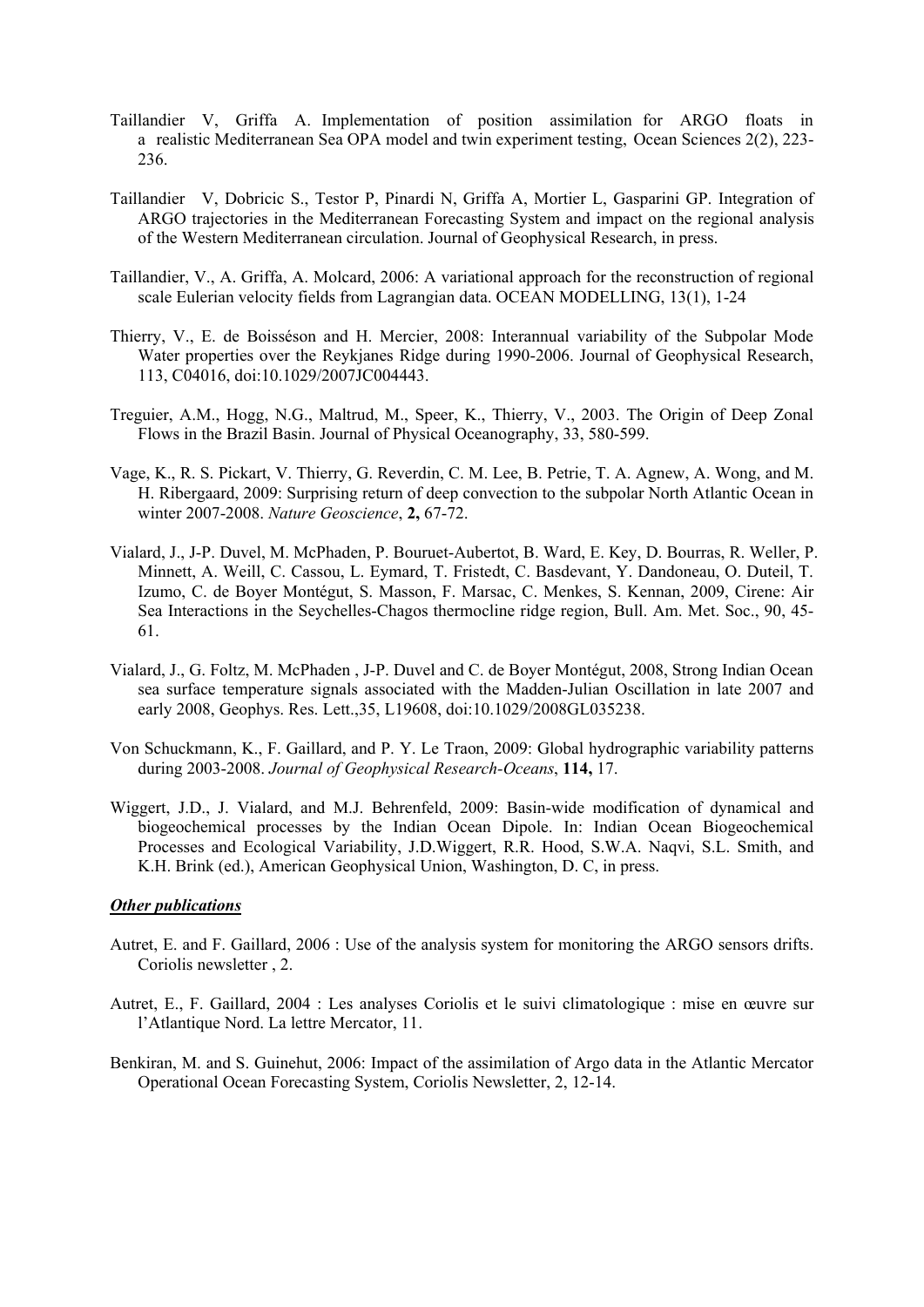- Béranger K, Taupier-Letage I, Alhammoud B, Lellouche J-M, Emelianov M, Mortier L, Millot C, (2007) Analysis of two mesoscale eddies in the southern Ionian and Cretan basins in 2006, CIESM 38e Congress, Istanbul, Turkey, April.
- Béranger K, Testor P, Crépon M (2007) Interannual variability of deep water formation in the Gulf of Lion CIESM 38e Congress, Istanbul, Turkey, April.
- COATANOAN C. V. THIERRY, 2009. Progress in Argo Delayed Mode Quality Control. Coriolis News Letter n°5. January.
- COATANOAN C., P. GALAUP & V. THIERRY, 2006. Delayed Mode Quality Control on the Argo floats. Coriolis Newsletter n°2. February.
- COATANOAN C., 2005. Contrôle qualité temps différé sur les flotteurs Argo au centre de données Coriolis. La Lettre du Sismer n°3
- Forget G., B. Ferron and H. Mercier, 2005: Potentiel du réseau Argo pour la reconstruction de la circulation océanique de l'Atlantique Nord par assimilation 4-D variationnelle. La lettre Mercator, 17.
- Gabaldon, J., F. Gaillard and T. Carval, 2002: Temperature profiles contained in the Coriolis database during its two first years (2000-2001). CLIVAR Exchanges, 25.
- Gaillard, F. and E. Autret, 2005 : Coriolis real-time analysis system : validation over the North-Atlantic. Coriolis , newsletter 1.
- GALAUP P., F. GAILLARD,E. AUTRET , THIERRY V. & **C. COATANOAN,** 2006. Consistency of the ARGO data set in the North Atlantic. Coriolis News Letter n°3. July
- Guinehut, S., G. Larnicol, and P.-Y. Le Traon, 2000: Design of an array of profiling floats in the North Atlantic from model simulations - Preliminary results -, CLIVAR Exchanges Newsletter, 5 (3), 6- 8.
- Guinehut, S. and G. Larnicol, 2003: Utilisation combinée des données satellites (SLA, SST) et in-situ pour l'estimation des champs de température de l'Océan Atlantique Nord, MERCATOR Newsletter, 10, 11-16.
- Guinehut, S., G. Larnicol and P.-Y. Le Traon, 2003: Combining Argo and remote-sensing data in the North Atlantic, Argonautics: Newsletter of the international ARGO project, 2, 2-4.
- Guinehut, S., 2008: When satellite altimetry is called for to help on Argo quality control issues, Argonautics: Newsletter of the international ARGO project, 10.
- Guinehut, S., 2009: When satellite altimetry is called for to help on Argo quality control issues, Coriolis Newsletter, 5, 13-14.
- Henocq, C., J. Boutin, F. Petitcolin, S. Arnault, P, Lattes, 2008: Vertical variability of Sea Surface Salinity and influence on L-band brightness temperature. International Geoscience and Remote Sensing Symposium (IGARSS), art. no. 4422966, pp. 990-993.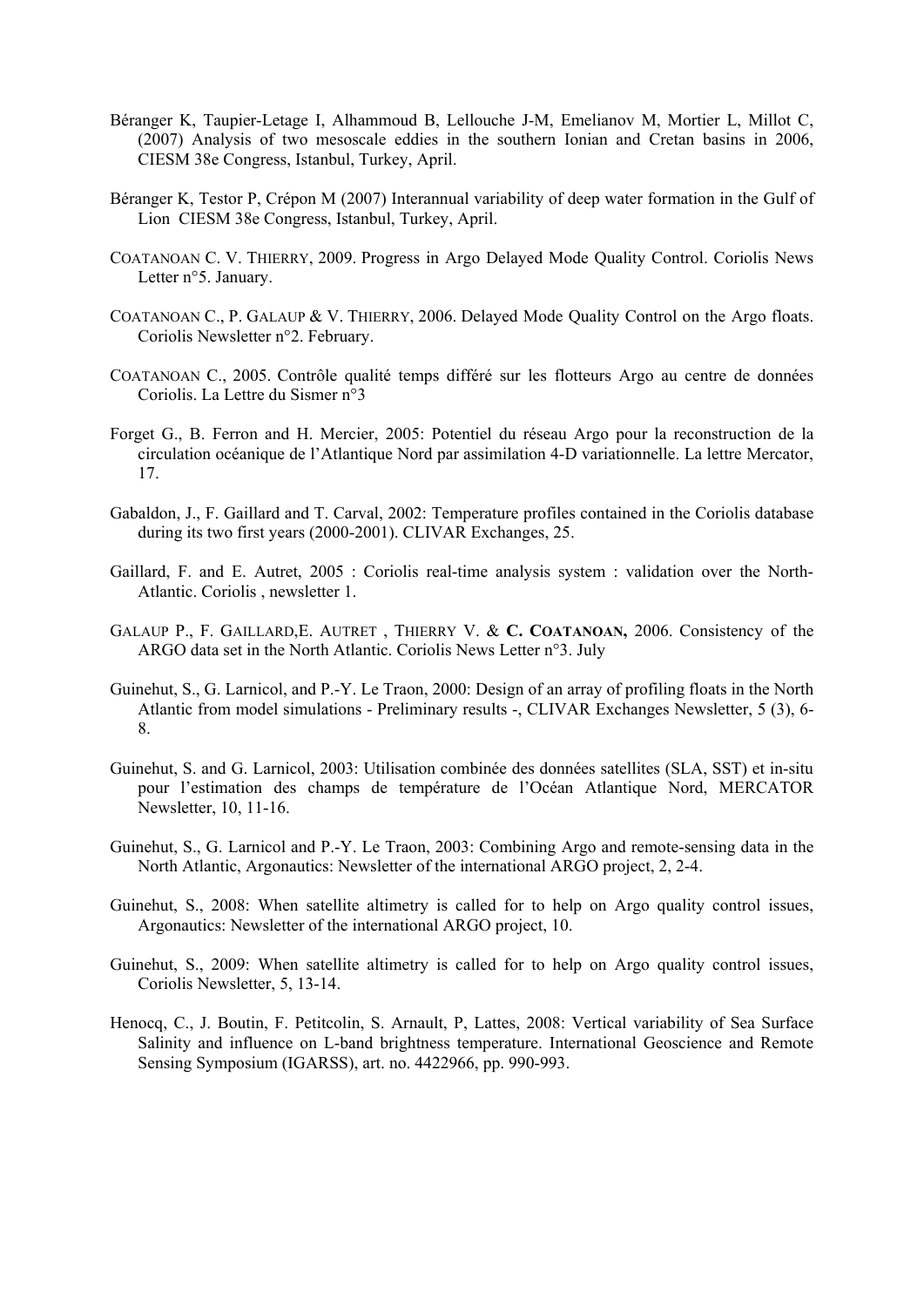- Larnicol, G., S. Guinehut, M.-H. Rio, M. Drevillon, Y. Faugere and G. Nicolas, 2006: The Global Observed Ocean Products of the French Mercator project, Proceedings of 15 Years of progress in Radar Altimetry Symposium, ESA Special Publication, *SP-614*.
- PERTUISOT C., E. BRION & **C. COATANOAN**, 2009. IN-SITU Delayed Mode at the Coriolis Data Center : 1990-2007 Reference dataset. Coriolis News Letter n°5. January

von Schuckmann, K., F. Gaillard and P-Y. Le Traon, 2009 : Estimating global Ocean indicators from a gridded hydrographic field during 2003-2008 . Mercator Newletter.

#### *Reports*

- Autret, E. and F. Gaillard, 2004 : Systèmes d'analyse des champs de température et de salinité mis en œuvre au centre de données CORIOLIS. Version 3. Document CORIOLIS – cordo-zzz-04-009.
- Autret E et. Gaillard F., 2004: Système opérationnel d'analyse des champs de température et de salinité mis en oeuvre au centre de données Coriolis. Version 3.02. Rapport Coriolis cordo-zzz-04- 094.
- Autret, E. and F. Gaillard: Diagnostics on residuals and sensor drifts estimates. MERSEA Del. 3.6.4. Ref : IFR-STR-003. Janvier 2006.
- Billant A., H. Mercier, 2002: Contribution à l'évaluation des la métrologie des profileurs PROVOR CT-F2, Rapport interne DRO/DOPS/LPO 0é-13.
- Billant A., 2003: Complément à l'évaluation des la métrologie des profileurs PROVOR CT-F2, Rapport interne DRO/DOPS/LPO 03-03.
- Charraudeau R. et F. Gaillard, 2007 : Bilan du contrôle qualité effectué lors de la préparation de l'analyse ISAS-V4. Rapport interne LPO 07-08.
- Charraudeau, R. , Gaillard, F.: ISAS-V4, Mise en place de la configuration. Rapport LPO-07-09.
- David N., 2007 : Traitement en temps différé des flotteurs Argo des campagnes Ovide04 et Ovide06. Rapport de Projet de Fin d'Etude ENSIETA, Encadrement V. Thierry.
- Gabaldon, F. Gaillard, T. Carval : Evaluation of the Coriolis data base, first analysis for year 200-2001. Rapport Coriolis, mai 2002
- Gaillard, F. :Synthesis of indicators over the gloal ocean: Data/model comparison. MERSEA del. 5.4.8. July 2008.
- Gaillard, F. and R. Charraudau: ISAS-V4: Organisation et mise en oeuvre. Rapport LPO-08-02.
- Gaillard, F. and R. Charraudeau: ISAS-V4.1b: Description of the method and user manual. Rapport LPO 08-03
- Gaillard, F. and R. Charraudeau: New climatology and statistics over the global ocean. MERSEA del. 5.4.7. June 2008.
- Gaillard, F. et E. Autret : Climatologie et statistique de l'Atlantique Nord. Projet GMMC 2003. Septembre 2006.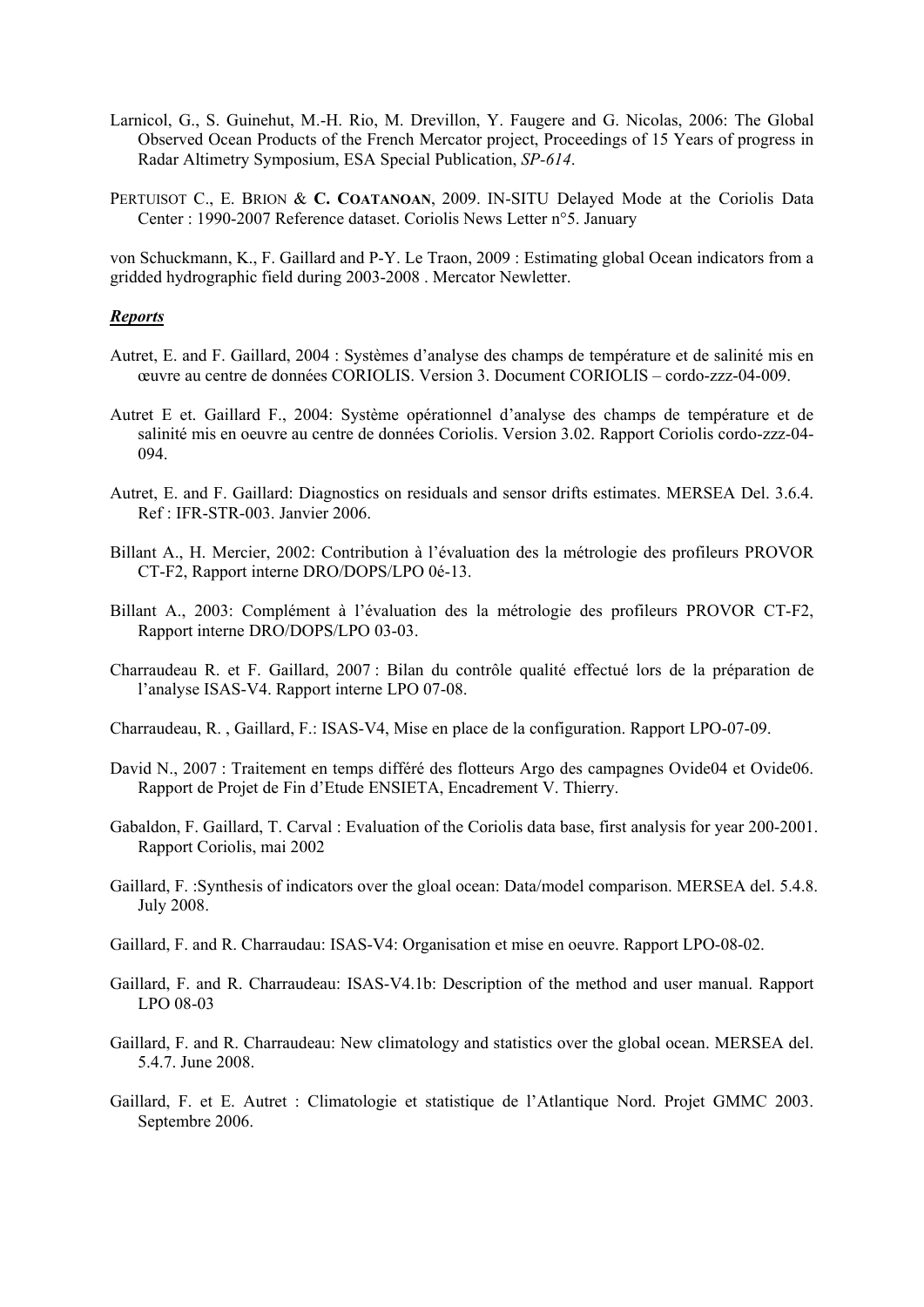- Gaillard, F.: Collection of new climatologies and statistics over the Atlantic, identification of key data for the physical parameters. MESEA Del. 5.4.2 (D8.1.2) Ref: [MERSEA-WP05-IFR-STR-0022- 00A, April 2007.
- Galaup P., 2006 : Contrôle qualité en temps différé des profils Argo en Atlantique Nord. Rapport interne OPS/LPO 06-05.
- Galaup, P. F. Gaillard and V. Thierry: Comparison of ARGO profilers corrections with calibrations. MERSEA Del 3.6.6. Ref: CNRS-STR-002, février 2006;
- Mattio S., 2007: Fonctionnement à la mer des flotteurs Argo déployés par Coriolis- Bilan 2006. Rapport d'étude du SHOM, n°480 EPSHOM/CIS/IES/NP.
- Poulain, P.-M.; Barbanti, R.; Taupier-Letage, I. Comparison between ship-based and Argo CTD profiles in the Eastern Mediterranean Sea (April 2006) - EGITTO . REL. OGS 2007/20 OGA 5 SIRE, Trieste, Italy, 45 pp. 2007 [ Rapporto di ricerca ]
- Thierry V. and S. Le Reste, 2009: Surface pressure in the Argo fleet of the Coriolis DAC. CREST Argo projet. LPO report 09-05.
- Thierry, V., F. Gaillard, H. Mercier, M. Ollitrault, S. Speich. Avril 2009. Commentaires et recommendations sur le développement de flotteurs profileurs profonds. Rapport LPO 09-04.

#### *Thesis*

- Barré, N, 2008: Variabilité de l'océan austral au Passage de Drake à partir de données in situ et satellitales, Thèse de l'Université Pierre et Marie Curie, Paris VI, Paris, France. Encadrement :C. Provost.
- De Boisséson E., 2010 : Les eaux modales du gyre subpolaire de l'Atlantique Nord : origine, formation et variabilité. Thèse de l'Université de Bretagne Occidentale, spécialité : océanographie physique, Brest, France. Encadrement : V. Thierry, H. Mercier.
- De Boyer Montégut C., 2005 : Couche mélangée océanique et bilan thermohalin de surface dans l'océan Indien Nord. Thèse de l'Université Pierre et Marie Curie, Paris VI, Paris, France. Encadrement : G. Madec.
- Forget G., 2004 : Profils Argo et assimilation 4DVAR pour le suivi climatique de l'océan Nord Atlantique. Thèse de l'Université de Bretagne Occidentale, spécialité : océanographie physique, Brest, France. Encadrement : B. Ferron, H. Mercier.
- Guinehut, S., 2002: Vers une utilisation combinée des données altimétriques et des mesures des flotteurs profilants. Thesis, Toulouse University, France.
- Hénocq C., 2009 : Préparation de l'étalonnage et de la validation des mesures de salinité SMOS : de l'influence de la stratification verticale de la salinité. Thèse de l'Université Pierre et Marie Curie, Paris VI, Paris, France. Encadrement : J. Boutin.
- Sallée J.-B., 2007: Les eaux modales de l'océan Austral. Thèse de l'Université III Paul Sabatier, spécialité : océanographie physique, Toulouse, France. Encadrement R. Morrow.